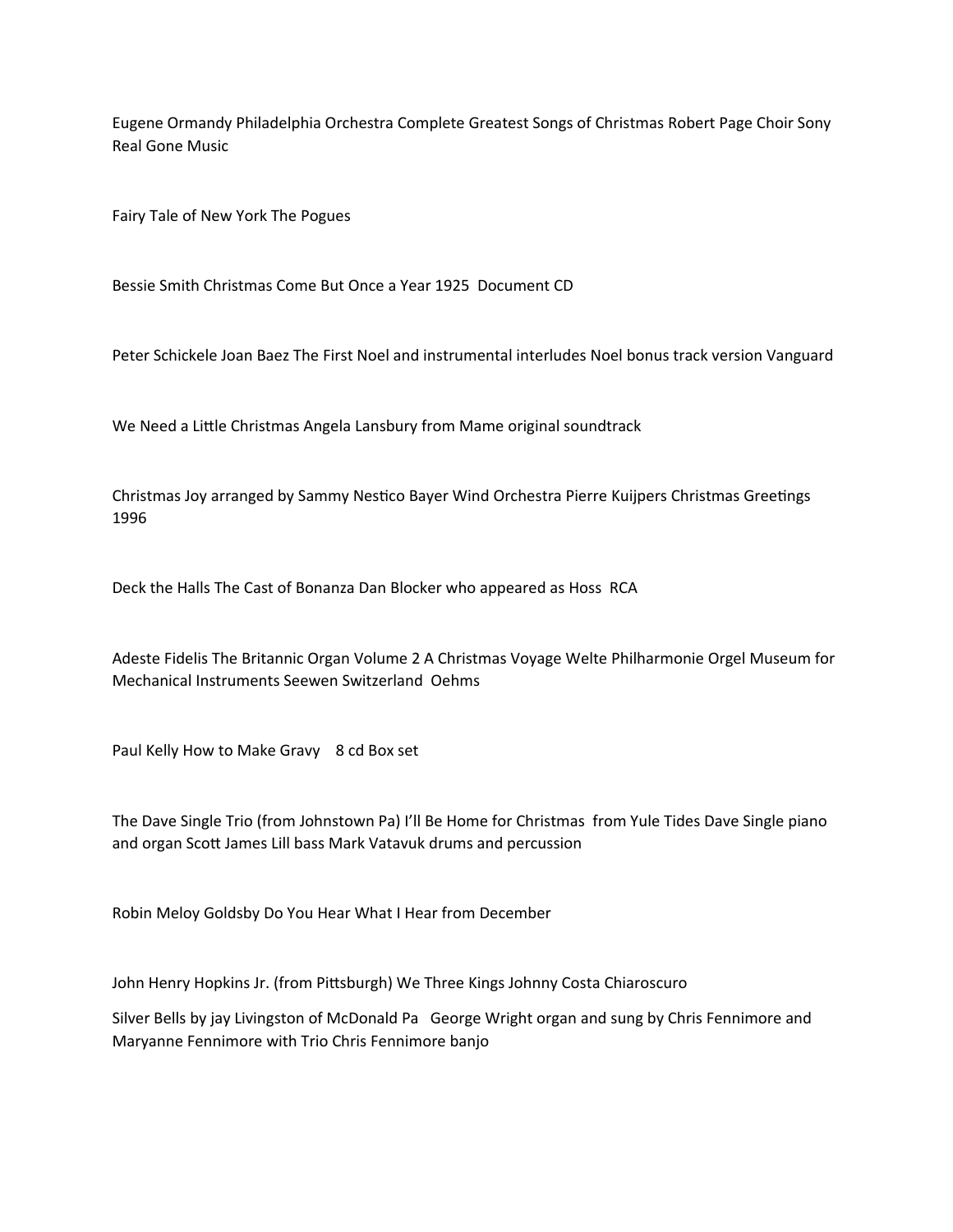Jingle Bell Jamboree Keb Mo from Moonlight Mistletoe and You

A Christmas Greeting Moon High School Choir Albert G. Hazeem LRS 7 inch vinyl

Mount Lebanon High School Percussion Ensemble Holiday Bells Mallets and Drums Have Yourself a Merry Little Christmas Richard T. Minot

Leroy Anderson Complete Christmas Collection in mono and stereo 2 cd set Decca Universal Geffen Sleigh Ride stereo version

Bells of St Florian Monastery Christmas in Vienna Capitol 1958

Merry Christmas From Vienna The Vienna Choir Boys Rolando Villazon Oh Holy Night by Adolphe Adam DG

Butch Hancock from Lubbock Texas Talkin' About That Panama Canal from Own the Way Over Here

Sussex Carol Vaughan Williams/David Willcocks King's College Choir Argo 45rpm EP

The Last Month of the Year The Staples Singers

Have Yourself A Merry Little Christmas Trio Grande

Los Lobos Llego Navidad

The Flashcats Eggnog Live

Dick Leibert We Wish You a Merry Christmas O Tannenbaum The Sound of Christmas on the Radio City Music Hall Organ RCA vinyl lp

Sugar Chile Robinson Christmas Boogie Bronze Christmas Mojoman CD

The Most Wonderful Time of the Year Eddie Pola and George Wyle Daniel Meyer conducts the Pittsburgh Symphony and Mendelssohn Choir WQED-FM broadcast

2 Stephen Sondheim Christmas Songs with Jule Styne Mary Rodgers and Three Wishes for Christmas and Christmas Island at Christmas Time played by D C Anderson

We Three Kings Joe Negri Guitars for Christmas MCG

Away in a Manger Thiel College Choir Dr. Marlowe W Johnson conducting from I Stand Here at the Gat